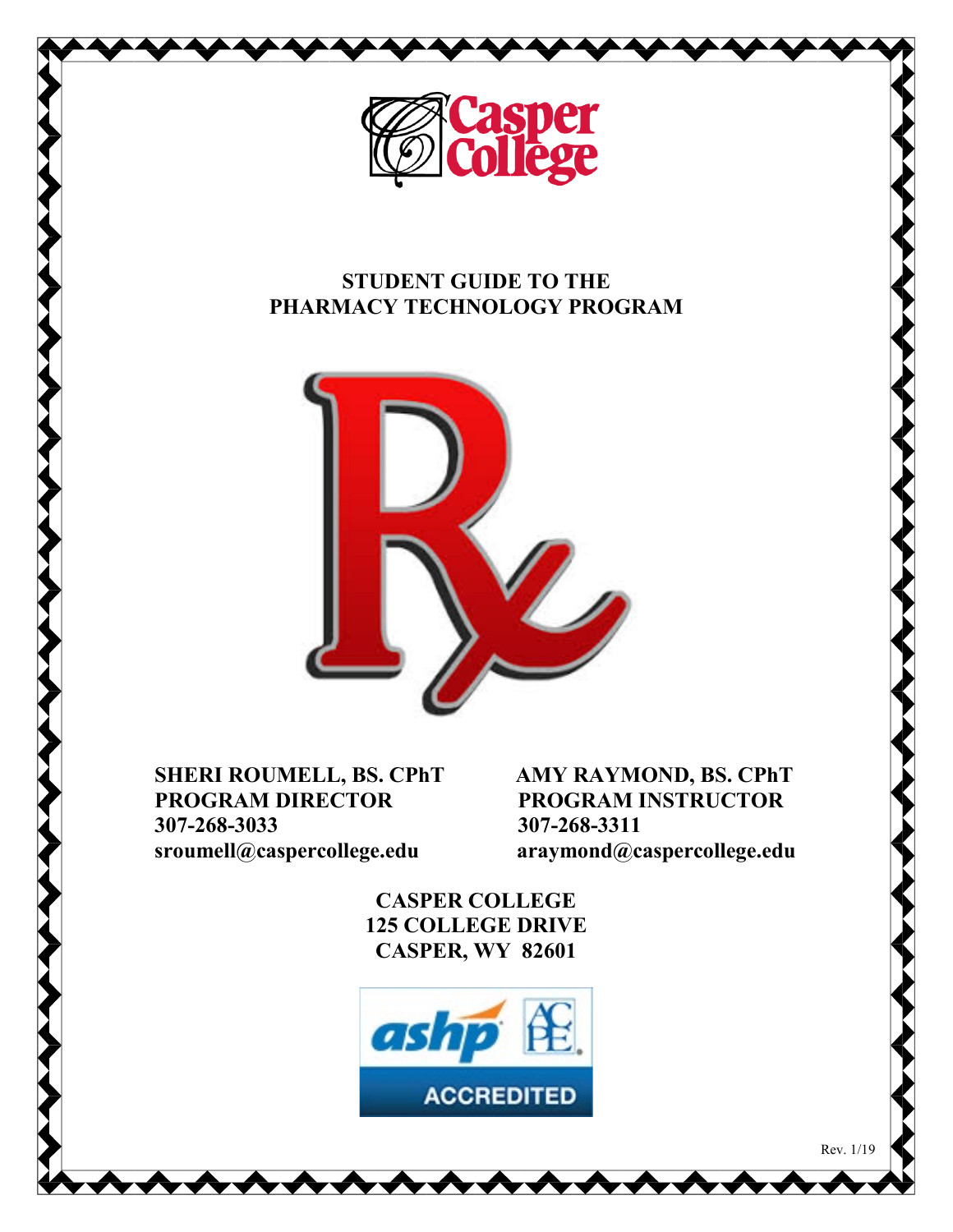#### **Table of Contents**

Casper College adheres to federal nondiscrimination standards. For more information see the catalog or web site, or contact the human resources office at 307-268-2634.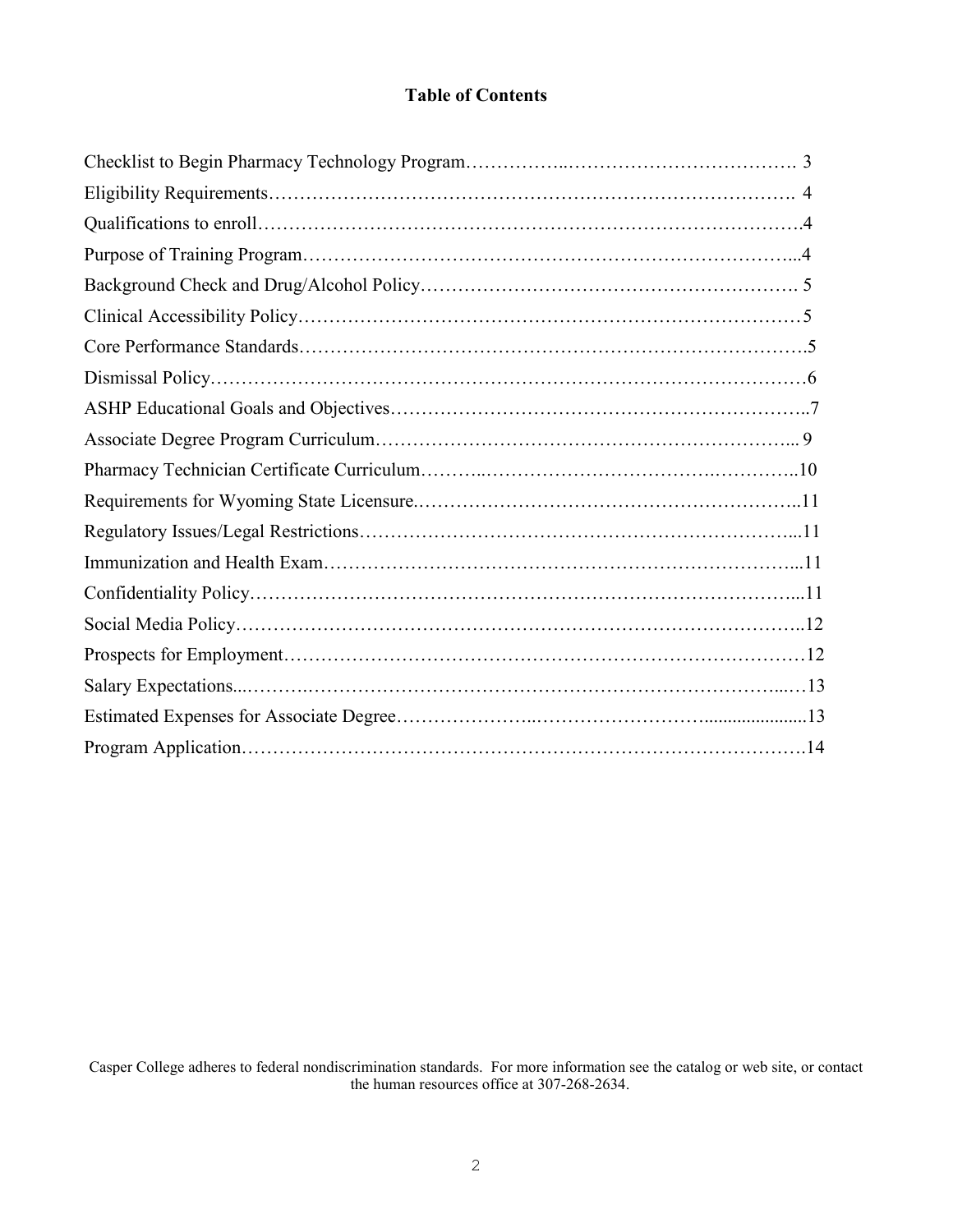

# **Are you ready to apply to the Pharmacy Technology Program?**

Complete this checklist to find out if you are ready to apply for admission to the Pharmacy Technology Program. If you have any questions, call Sheri Roumell at 307-268-3033 or e-mail at [sroumell@caspercollege.edu.](mailto:sroumell@caspercollege.edu)

#### **Step One:**



I have applied for admission to Casper College with a major in Pharmacy Technology. All transcripts from previous college coursework must be on file in the admissions office.

#### **Step Two:**

The following are pre-requisites courses for the Pharmacy Technology Program. You must have taken or currently be enrolled with a passing grade of "C" or better to apply or with permission from the program director.

Certificate or Degree Program Prerequisites:

CHEM 1005/1006 Basic Chemistry and Lab

□ BIOL 1000 or ZOO 2040/2041 or ZOO 2110

**HLTK 1200 Medical Terminology** 

**MATH 0920** 

#### **Step Three:**



 $\Box$  I have a cumulative GPA of 2.0 or greater.

No prior felony convictions  $-$  to be eligible to receive a technician in training license from the Wyoming Board of Pharmacy. See program director for more information.

I have completed or will enroll in HLTK 1620 or a BLS for health care provider class. You must provide documentation of completion for clinical records.

If you checked off on ALL the above criteria or have met with the program director, you are ready to apply!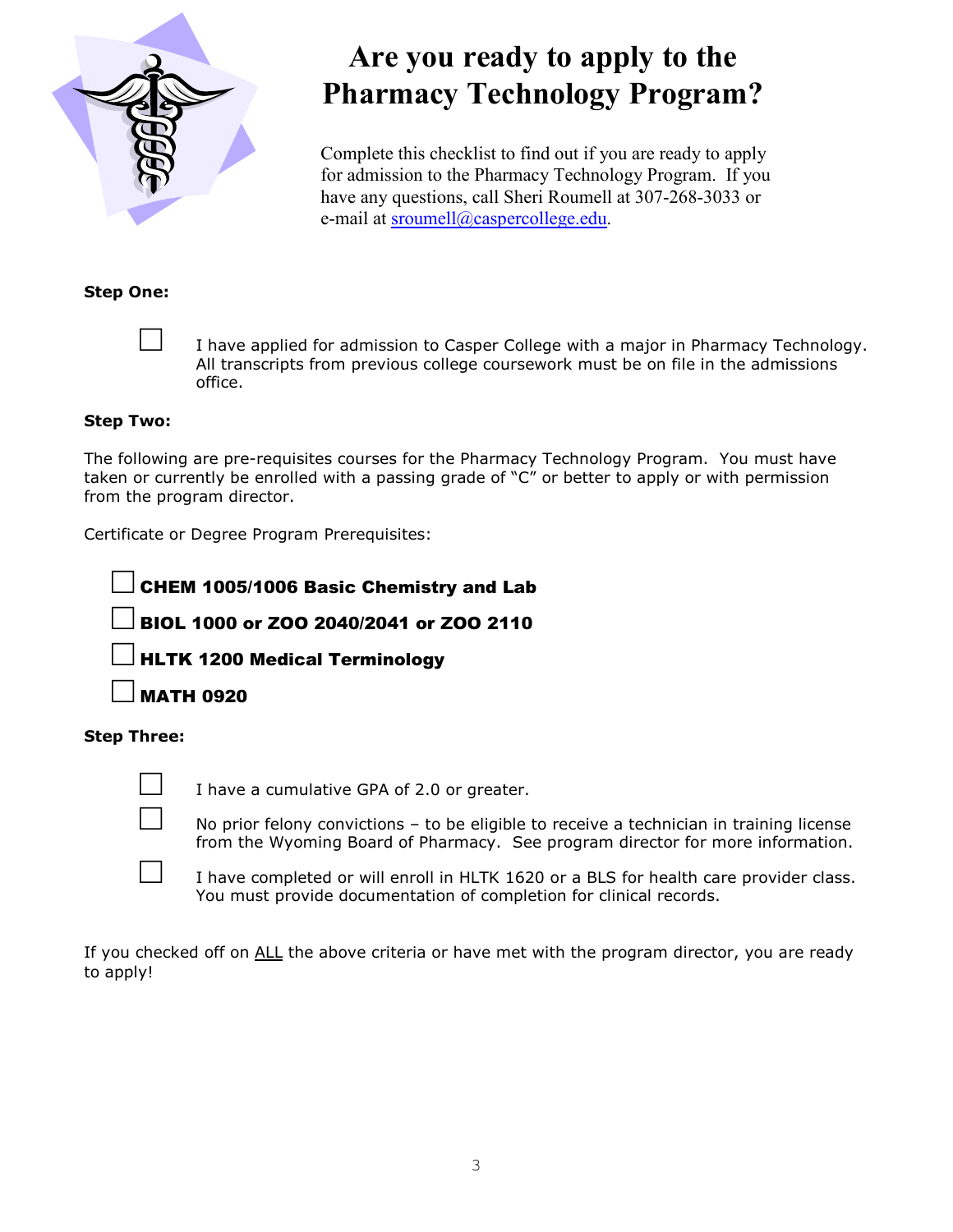## **ELIGIBILITY REQUIREMENTS**

To be considered for admission into the Certificate Program or the Associate of Science Degree Program, the applicant must:

- 1. Have graduated from high school or have earned a GED;
- 2. Submit a completed application form with all high school and college transcripts and GED certification (if applicable) to the admissions office and a departmental application form to the pharmacy technology director by March 1 for primary consideration; if there is still room in the program past this date the program director will still accept applications until program is full.
- 3. Have a composite score of 18 or better on the ACT if out of high school less than two years, and have completed the developmental courses recommended by the test with a "C" or better, OR
- 4. Have taken the appropriate placement test and have completed all developmental courses recommended by the test with a "C" or better, or successfully completed college courses and;
- 5. Have completed at least MATH 0920 with a "C" or better and;
- 6. Have completed ZOO 2040/2041 or ZOO 2110 or BIOL 1000;
- 7. Have completed CHEM 1005/1006 with a "C" or better;
- 8. Demonstrate proficiency in medical terminology by completing HLTK 1200 (or its equivalent) with a "C" or better;
- 9. Have a college cumulative GPA of 2.0 or better for admission or readmission;
- 10. Participate in a personal interview.
	- If student is missing any of the above requirements please meet with the program director for consideration.

## **QUALIFICATIONS TO ENROLL IN PROGRAM**

- 1. Have evidence of immunizations/skin tests as required by agencies providing clinical experiences;
- 2. Test negative on any drug or alcohol screening required by agencies providing clinical experiences;
- 3. Must have a 2.0 or better GPA for each semester and a "C" or better in all pharmacy technology, allied health, and laboratory science courses to progress in the program;
- 4. Maintain a technician-in-training license.
- 5. Procure and maintain health insurance.

## **PURPOSE OF THE PHARMACY TECHNOLOGY PROGRAM**

To provide academic and clinical training in pharmacy technology that will allow the student to prepare to successfully pass the national Pharmacy Technology Certification Board (PTCB) exam. Further, to provide the Wyoming pharmacy community with competent support staff to ensure the public safety. The Associate of Science Pharmacy Technology and Certificate Program at Casper College provides education to produce competent pharmacy technicians for immediate employment or advanced education, by offering high quality educational and clinical experience.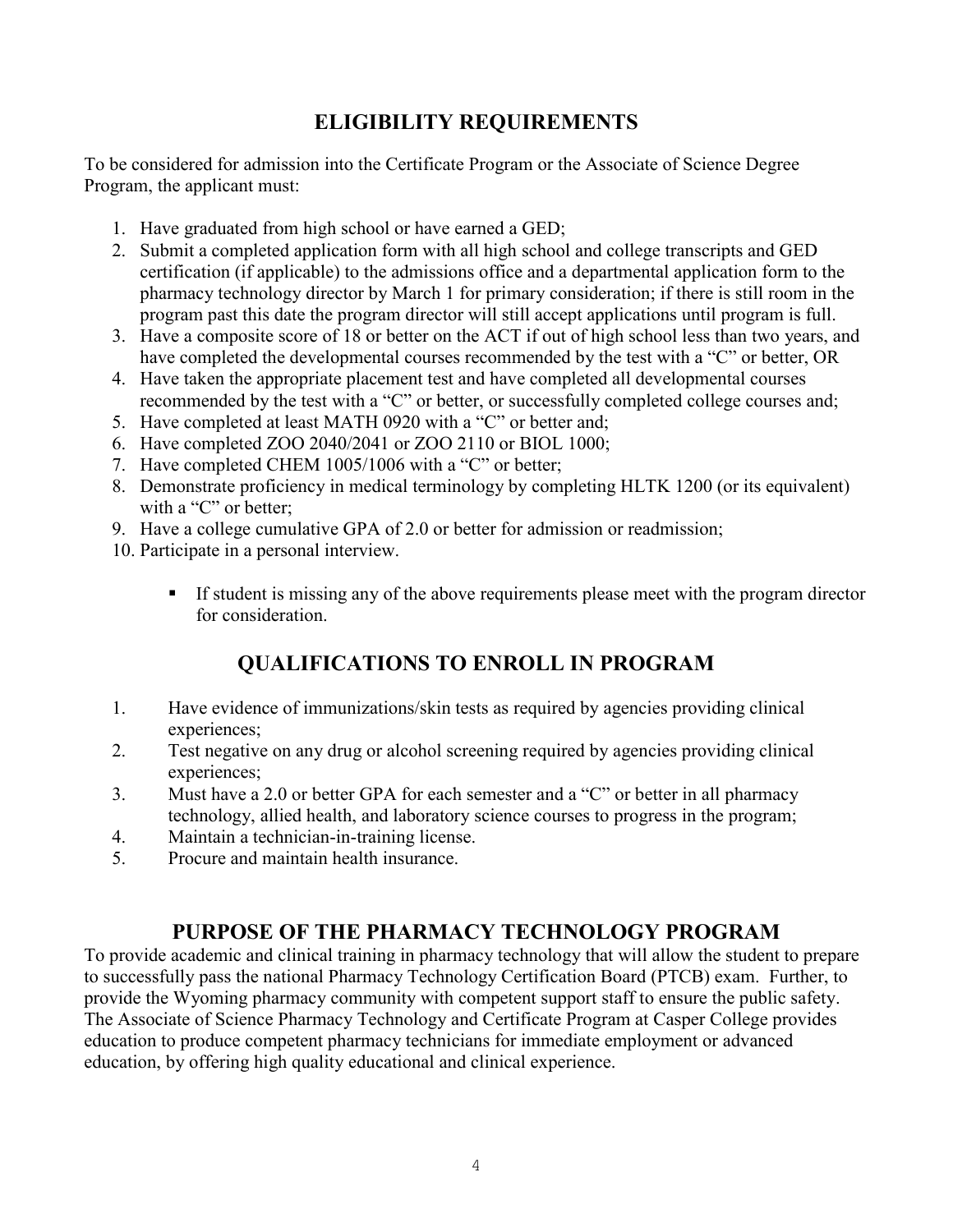## **Background check and drug/alcohol policy**

Students enrolled in any of the health science programs will participate in clinical experiences in a variety of agencies. Prior to participating in the clinical experiences, students will be subject to that agency's requirements for a background check, drug testing and/or drug abuse prevention policies. Students are then subject to the random drug testing policy of that agency.

Following graduation, several of the state and/or national licensing or certification (registry) boards, including the Wyoming State Board of Pharmacy, may refuse to allow a graduate to sit for the required exam or issue a license or certification to a person who has a prior felony conviction or proven history of drug or alcohol abuse. Applicants to whom this applies should consult the program director for further information.

## **Clinical accessibility policy**

The pharmacy technology program utilizes a variety of health care agencies in the community for clinical experience for the students. If you have been employed in one or more of the agencies and are not eligible for rehire as an employee, the agency may not permit you to participate in the essential clinical component of the program.

Please contact the human resources department of the affected agency and request documentation that states the agency position on your participation in the clinical component of the program. If you receive a negative response from the agency, you are automatically ineligible to register for PHTK courses. A response indicating you will be permitted to attend clinical in the agency will be given to the program director prior to the selection process for admission to the program. If you are unable to fulfill clinical requirements due to a previous employer issue and have not complied with the above, you could be dismissed from the program.

## **Core performance standards for admission and progression**

**Critical thinking:** Critical thinking ability to exercise non-clinical and clinical judgment in a timely manner.

**Interpersonal:** Interpersonal abilities sufficient to interact professionally and therapeutically with peers, faculty, staff, administrators, patients/clients, families, and groups from a variety of social, emotional, cultural, and intellectual backgrounds.

**Communication:** Communication skills sufficient for interaction with peers, faculty, staff, administrators, patients/clients, families, and groups in verbal, nonverbal and written form.

**Mobility:** Physical abilities sufficient to move from room to room, safely perform treatments/procedures, and assist patients/clients; lift and transfer patients/clients; manipulate equipment; walk and/or stand for extended periods of time.

**Motor skills:** Gross and fine motor skills sufficient to provide safe and effective patient/client care. **Hearing:** Auditory ability sufficient to monitor and safely assess health needs.

**Visual:** Visual ability with or without corrective lenses sufficient for observation and assessment necessary in safe patient/client care.

**Tactile:** Tactile ability sufficient for physical assessment of patient/ client care.

**Professionalism:** The ability to understand and demonstrate sufficient respect for others in non-verbal, verbal, and written communications in the classroom, laboratory, clinical settings, in the Casper College community, and in related public settings. The ability to demonstrate sufficient understanding of the cumulative effect that behavior, appearance, and communication has on the health science professional image.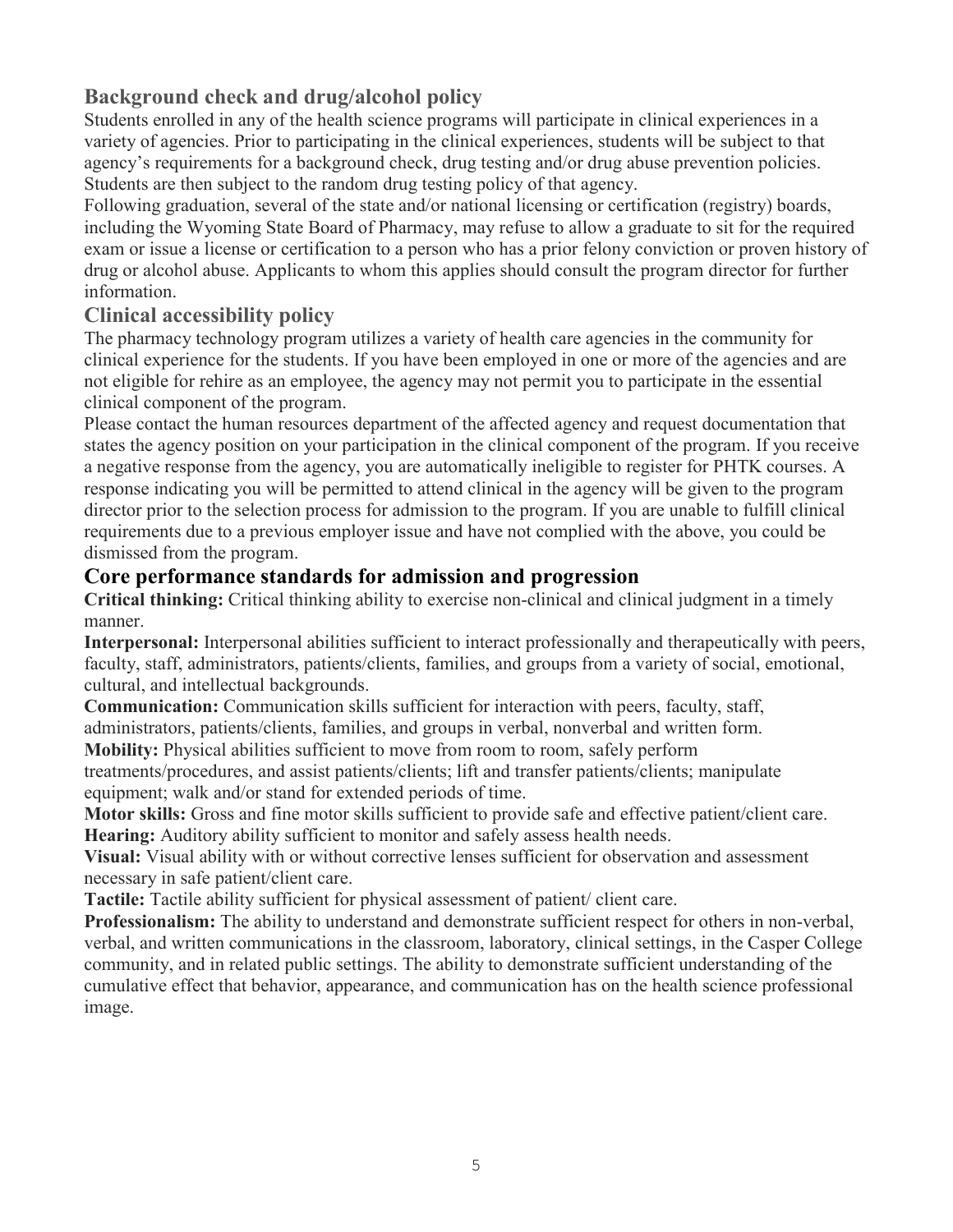#### **DISMISSAL POLICY**

There are two basic ways a student can discontinue the Pharmacy Technology Program:

1. Student Initiated:

When a student has decided for whatever reasons that continuation of the program is not advised, then as a common courtesy, the student is asked to inform the program director in writing giving the following information:

- Date of exit from the program.
- Reasons for the decision to leave.
- 2. Program Initiated:

The program has a duty to uphold certain standards in regard to the academic and clinical setting. For this reason a student can be immediately dismissed from the program when a policy or procedure is broken and jeopardizes the high standards of the program. Any student in the Pharmacy Technology Program can be immediately dismissed from the program for the following reasons:

- Failing a drug screen test (Initial drug screen failure=immediate dismissal)
- Breaking probation (Violating *any* policy while on probation)
- **Placement on probation for more than two policy infractions within the two-year period of the** program.
- 3. A grade of "F" or "U" from any didactic or clinical course automatically results in immediate dismissal from the program.
- 4. Allowing cumulative G.P.A. to drop below 2.0
- 5. Unwarranted conduct as a student pharmacy technician in didactic or clinical education will result in immediate dismissal from the program: Some examples include:
	- Misuse of college or clinical affiliate property.
	- Intoxication during classes or labs didactic and clinical education.
	- Committing a felony during education in the program.
	- Not following the clinical attendance policies: excessive absences or tardiness
	- Willful refusal to follow policies outlined in this manual.
	- Dishonesty or cheating.
	- Breaking patient confidentiality.

**Any infraction involving an ethical or safety issue can result in immediate dismissal from the program**. **Failure to remain in assigned clinical rotation, failure to participate in all exams, or being dismissed from a clinical site, can result in immediate dismissal.** Students being considered for immediate dismissal will be notified in writing for the reasons for such action. Any student wishing to appeal may do so. Refer to Casper College Student Handbook for the Casper College grievance procedure.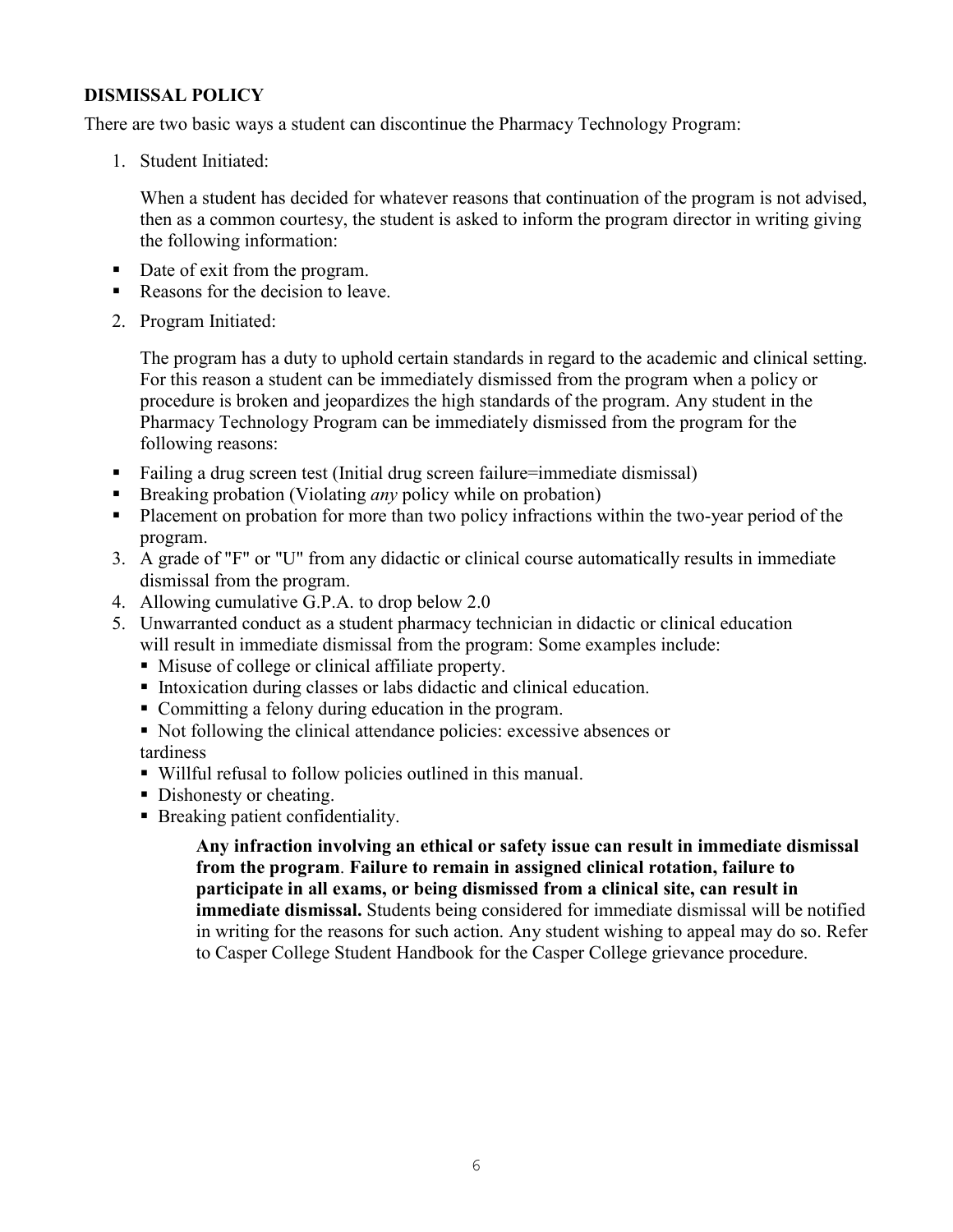## **ASHP/ACPE Key Elements**

## **Standard 1: Personal/Interpersonal Knowledge and Skills**

#### **Key Elements for Entry-level:**

1.1 Demonstrate ethical conduct.

1.2 Present an image appropriate for the profession of pharmacy in appearance and behavior.

1.3 Demonstrate active and engaged listening skills.

1.4 Communicate clearly and effectively, both verbally and in writing.

1.5 Demonstrate a respectful and professional attitude when interacting with diverse patient populations, colleagues, and professionals.

1.6 Apply self-management skills, including time, stress, and change management.

1.7 Apply interpersonal skills, including negotiation skills, conflict resolution, customer service, and teamwork.

1.8 Demonstrate problem solving skills.

## **Additional Key Elements for Advanced-level**

1.9 Demonstrate capability to manage or supervise pharmacy technicians in matters such as conflict resolution, teamwork, and customer service.

1.10 Apply critical thinking skills, creativity, and innovation.

1.11 Apply supervisory skills related to human resource policies and procedures.

1.12 Demonstrate the ability to effectively and professionally communicate with other

healthcare professionals, payors and other individuals necessary to serve the needs of patients and practice.

## **Standard 2: Foundational Professional Knowledge and Skills**

#### **Key Elements for Entry-level**

2.1 Explain the importance of maintaining competency through continuing education and continuing professional development.

2.2 Demonstrate ability to maintain confidentiality of patient information, and understand applicable state and federal laws.

2.3 Describe the pharmacy technician's role, pharmacist's role, and other occupations in the healthcare environment.

2.4 Describe wellness promotion and disease prevention concepts.

2.5 Demonstrate basic knowledge of anatomy, physiology and pharmacology, and medical terminology relevant to the pharmacy technician's role.

2.6 Perform mathematical calculations essential to the duties of pharmacy technicians in a variety of settings.

2.7 Explain the pharmacy technician's role in the medication-use process.

2.8 Practice and adhere to effective infection control procedures.

## **Additional Key Elements for Advanced-level**

2.9 Describe investigational drug process, medications being used in off-label indications, and emerging drug therapies*.* 

2.10 Describe further knowledge and skills required for achieving advanced competencies.

2.11 Support wellness promotion and disease prevention programs.

#### **Standard 3: Processing and Handling of Medications and Medication Orders Key Elements for Entry-level:**

3.1 Assist pharmacists in collecting, organizing, and recording demographic and clinical information for the Pharmacist Patient Care Process.

3.2 Receive, process, and prepare prescriptions/medication orders for completeness, accuracy, and authenticity to ensure safety.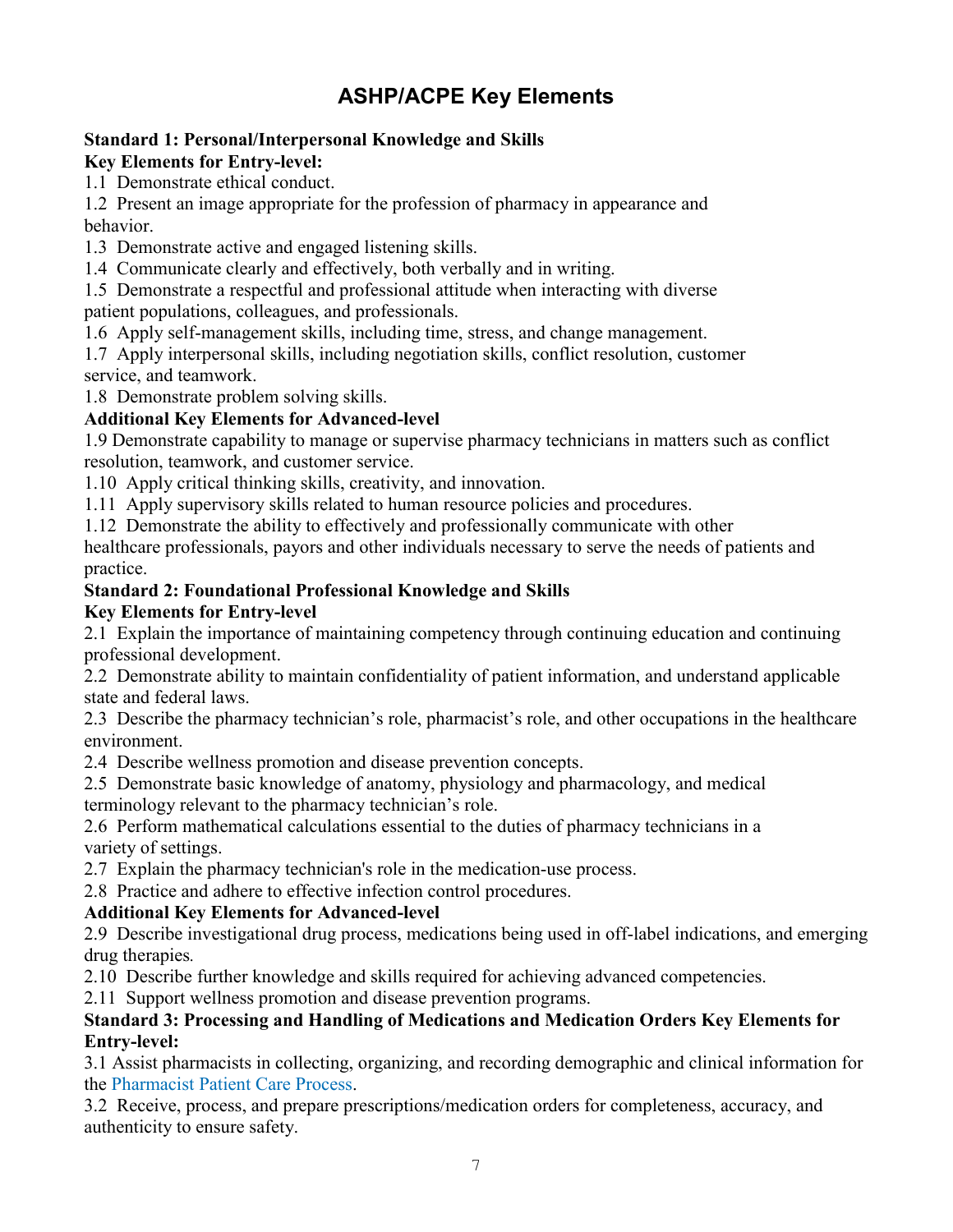3.3 Assist pharmacists in the identification of patients who desire/require counseling to optimize the use of medications, equipment, and devices.

3.4 Prepare patient-specific medications for distribution.

3.5 Prepare non-patient-specific medications for distribution.

3.6 Assist pharmacists in preparing, storing, and distributing medication products including those

requiring special handling and documentation.

3.7 Assist pharmacists in the monitoring of medication therapy.

3.8 Maintain pharmacy facilities and equipment.

3.9 Use information from Safety Data Sheets (SDS), National Institute of Occupational

Safety and Health (NIOSH) Hazardous Drug List, and the United States Pharmacopeia (USP) to

identify, handle, dispense, and safely dispose of hazardous medications and materials.

3.10 Describe Food and Drug Administration product tracking, tracing and handling requirements.

3.11 Apply quality assurance practices to pharmaceuticals, durable and non-durable medical equipment, devices, and supplies.

3.12 Explain procedures and communication channels to use in the event of a product recall or shortage, a medication error, or identification of another problem.

3.13 Use current technology to ensure the safety and accuracy of medication dispensing.

3.14 Collect payment for medications, pharmacy services, and devices.

3.15 Describe basic concepts related to preparation for sterile and non-sterile compounding.

3.16 Prepare simple non-sterile medications per applicable USP chapters (e.g.,

reconstitution, basic ointments and creams).

3.17 Assist pharmacists in preparing medications requiring compounding of non-sterile products.

3.18 Explain accepted procedures in purchasing pharmaceuticals, devices, and supplies.

3.19 Explain accepted procedures in inventory control of medications, equipment, and devices.

3.20 Explain accepted procedures utilized in identifying and disposing of expired medications.

3.21 Explain accepted procedures in delivery and documentation of immunizations.

3.22 Prepare, store, and deliver medication products requiring special handling and documentation.

#### **Additional Key elements for Advanced-level**

3.23 Prepare compounded sterile preparations per applicable, current USP Chapters.

3.24 Prepare medications requiring moderate and high level non-sterile compounding as

defined by USP (e.g., suppositories, tablets, complex creams).

3.25 Prepare or simulate chemotherapy/hazardous drug preparations per applicable, current USP Chapters.

3.26 Initiate, verify, and manage the adjudication of billing for complex and/or specialized pharmacy services and goods.

3.27 Apply accepted procedures in purchasing pharmaceuticals, devices, and supplies.

3.28 Apply accepted procedures in inventory control of medications, equipment, and devices.

3.29 Process, handle, and demonstrate administration techniques and document

administration of immunizations and other injectable medications.

3.30 Apply the appropriate medication use process to investigational drugs, medications being used in off-label indications, and emerging drug therapies as required.

3.31 Manage drug product inventory stored in equipment or devices used to ensure the safety and accuracy of medication dispensing.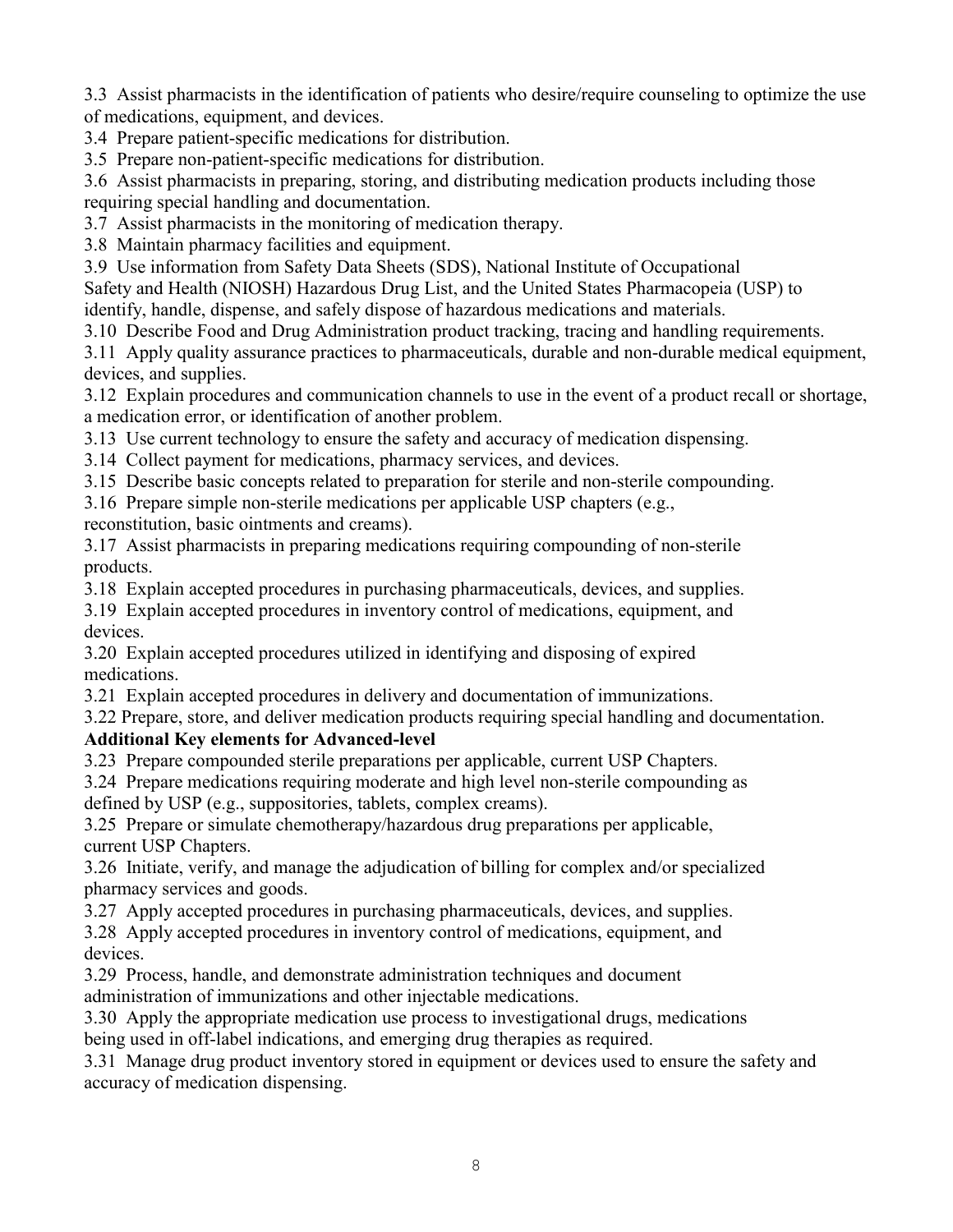#### **Standard 4: Patient Care, Quality and Safety Knowledge and Skills Key Elements for Entry-level**

4.1 Explain the Pharmacists' Patient Care Process and describe the role of the pharmacy technician in the patient care process.

4.2 Apply patient- and medication-safety practices in aspects of the pharmacy technician's roles.

4.3 Explain how pharmacy technicians assist pharmacists in responding to emergent patient situations, safely and legally.

4.4 Explain basic safety and emergency preparedness procedures applicable to pharmacy services.

4.5 Assist pharmacist in the medication reconciliation process. 4

- 4.6 Explain point of care testing.
- 4.7 Explain pharmacist and pharmacy technician roles in medication management services.

4.8 Describe best practices regarding quality assurance measures according to leading quality organizations.

#### **Additional Key Elements for Advanced-level**

4.9 Verify measurements, preparation, and/or packaging of medications produced by other healthcare professionals.

4.10 Perform point-of-care testing to assist pharmacist in assessing patient's clinical status.

4.11 Participate in the operations of medication management services.

4.12 Participate in technical and operational activities to support the Pharmacists' Patient Care Process as assigned.

4.13 Obtain certification as a Basic Life Support Healthcare Provider.

## **Standard 5: Regulatory and Compliance Knowledge and Skills**

#### **Key Elements for Entry-level**

5.1 Describe and apply state and federal laws pertaining to processing, handling and dispensing of medications including controlled substances.

5.2 Describe state and federal laws and regulations pertaining to pharmacy technicians.

5.3 Explain that differences exist between states regarding state regulations, pertaining to pharmacy technicians, and the processing, handling and dispensing of medications.

- 5.4 Describe the process and responsibilities required to obtain and maintain registration and/or licensure to work as a pharmacy technician.
- 5.5 Describe pharmacy compliance with professional standards and relevant legal,

regulatory, formulary, contractual, and safety requirements.

5.6 Describe Occupational Safety and Health Administration (OSHA), National Institute of Occupational Safety and Health (NIOSH), and United States Pharmacopeia (USP) requirements for prevention and treatment of exposure to hazardous substances (e.g., risk assessment, personal protective equipment, eyewash, spill kit).

5.7 Describe OSHA requirements for prevention and response to blood-borne pathogen exposure (e.g., accidental needle stick, post-exposure prophylaxis).

5.8 Describe OSHA Hazard Communication Standard (i.e., "Employee Right to Know"). 5 Additional Key Elements for Advanced-level

5.9 Participate in pharmacy compliance with professional standards and relevant legal, regulatory, formulary, contractual, and safety requirements.

5.10 Describe major trends, issues, goals, and initiatives taking place in the pharmacy profession.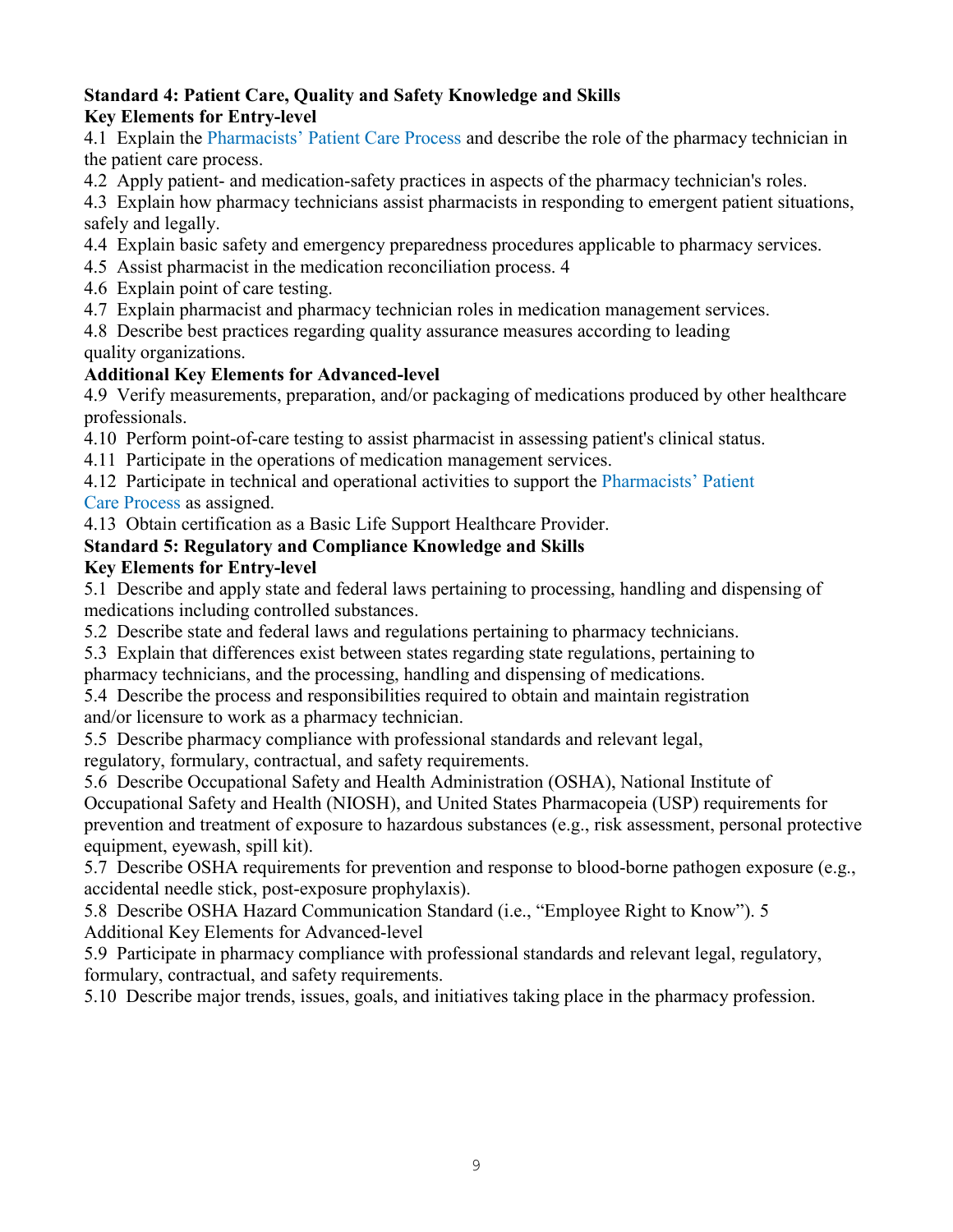## **ASSOCIATE OF SCIENCE DEGREE CURRICULUM PHARMACY TECHNOLOGY**

| <b>Pharmacy Technology, A.S.</b>          |                                      |  |  |  |
|-------------------------------------------|--------------------------------------|--|--|--|
|                                           | 1. Exploration and Participation     |  |  |  |
| <b>CHEM 1005</b>                          | Basic Chemistry I (3cr)              |  |  |  |
| <b>CHEM 1006</b>                          | Basic Chemistry Laboratory I (1cr)   |  |  |  |
| <b>BIOL 1000</b>                          | Introduction to Biology I (4cr)      |  |  |  |
| Or                                        |                                      |  |  |  |
| ZOO 2040                                  | Human Anatomy (3cr)                  |  |  |  |
| and                                       |                                      |  |  |  |
| ZOO 2041                                  | Human Anatomy Lab (1cr)              |  |  |  |
| And                                       |                                      |  |  |  |
| ZOO 2110                                  | Human Physiology (4cr)               |  |  |  |
| <b>MATH 1000</b>                          | Problem Solving (3cr)                |  |  |  |
| <b>or</b>                                 |                                      |  |  |  |
| <b>MATH 1400</b>                          | Pre-Calculus Algebra (4cr)           |  |  |  |
| 2. Communication                          |                                      |  |  |  |
| CO/M 1010                                 | Public Speaking (3cr)                |  |  |  |
| <sub>or</sub>                             |                                      |  |  |  |
| CO/M 1030                                 | Interpersonal Communication (3cr)    |  |  |  |
| <b>ENGL 1010</b>                          | English I: Composition (3cr)         |  |  |  |
| <b>ENGL 1020</b>                          | English II: Composition (3cr)        |  |  |  |
| 3. Relationship with the World            |                                      |  |  |  |
| <b>PSYC 1000</b>                          | General Psychology<br>(3cr)          |  |  |  |
| <b>POLS 1000</b>                          | U.S. and Wyoming Constitutions (3cr) |  |  |  |
| Cultural Environment (3cr)                |                                      |  |  |  |
| 4. General Education Electives (2cr)      |                                      |  |  |  |
| Must be chosen from areas 1,2, or 3 above |                                      |  |  |  |
| <b>5. Physical Education</b>              | (1cr)                                |  |  |  |

| <b>Major Requirements</b> |                                                                       |  |  |
|---------------------------|-----------------------------------------------------------------------|--|--|
| <b>HLTK 1200</b>          | Medical Terminology<br>(3cr)                                          |  |  |
| <b>HLTK 1625</b>          | American Heart Association Heart Saver First Aid, CPR and AED (.33cr) |  |  |
| <b>PHTK 1000</b>          | Pharmacy Calculations I (1cr)                                         |  |  |
| <b>PHTK 1600</b>          | Pharmacy Simulation Laboratory I (4cr) (2L/4Lb)                       |  |  |
| <b>PHTK 1610</b>          | Pharmacy Simulation Laboratory II (4cr) (2L/4Lb)                      |  |  |
| <b>PHTK 1630</b>          | Pharmacy Calculations II (2cr) (1 L/1LB)                              |  |  |
| <b>PHTK 1650</b>          | Pharmacy Law & Ethics (2cr)                                           |  |  |
| <b>PHTK 1710</b>          | Pharmacology I (3cr)                                                  |  |  |
| <b>PHTK 1720</b>          | Pharmacology II (3cr)                                                 |  |  |
| <b>PHTK 2971</b>          | Pharmacy Experiential Training I (5cr) 120 hours experiential         |  |  |
| <b>PHTK 2972</b>          | Pharmacy Experiential Training II (5cr) 120 hours experiential        |  |  |
|                           |                                                                       |  |  |

*64.33 Total credits for AS Degree*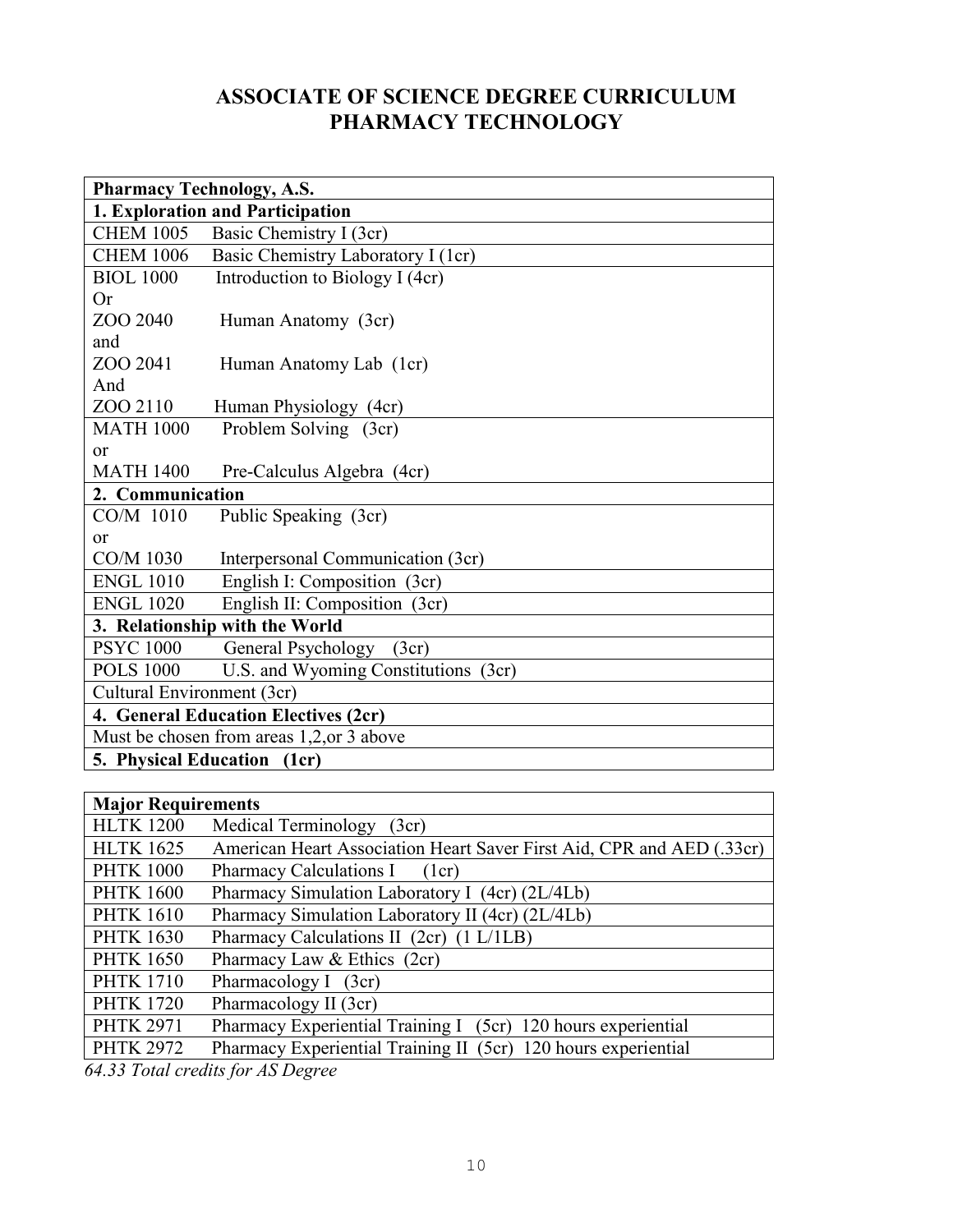## **PHARMACY TECHNICIAN CERTIFICATE CURRICULUM**

| <b>Pharmacy Technology Certificate</b>       |                                   |  |  |
|----------------------------------------------|-----------------------------------|--|--|
| 1. General Education                         |                                   |  |  |
| <b>MATH 0920</b><br>Elementary Algebra (4cr) |                                   |  |  |
| Or higher                                    |                                   |  |  |
| CO/M 1010                                    | Public Speaking (3cr)             |  |  |
| or                                           |                                   |  |  |
| CO/M 1030                                    | Interpersonal Communication (3cr) |  |  |

| <b>Major Requirements</b> |                                                                       |
|---------------------------|-----------------------------------------------------------------------|
| <b>CHEM 1005</b>          | Basic Chemistry I (3cr)                                               |
| <b>CHEM 1006</b>          | Basic Chemistry Lab I (1CR)                                           |
| <b>BIOL 1000</b>          | Introduction to Biology I (4cr)                                       |
| Or                        |                                                                       |
| ZOO 2040                  | Human Anatomy (3cr)                                                   |
| and                       |                                                                       |
| ZOO 2041                  | Human Anatomy Lab (1cr)                                               |
| And                       |                                                                       |
| ZOO 2110                  | Human Physiology (4cr)                                                |
| <b>HLTK 1200</b>          | Medical Terminology (3cr)                                             |
| <b>HLTK 1625</b>          | American Heart Association Heart Saver First Aid, CPR and AED (.33cr) |
| <b>PHTK 1000</b>          | <b>Pharmacy Calculations I</b><br>(1cr)                               |
| <b>PHTK 1600</b>          | Pharmacy Simulation Laboratory I (4cr) (2L/4Lb)                       |
| <b>PHTK 1610</b>          | Pharmacy Simulation Laboratory II (4cr) (2L/4Lb)                      |
| <b>PHTK 1630</b>          | Pharmacy Calculations II (2cr) (1 L/1LB)                              |
| <b>PHTK 1650</b>          | Pharmacy Law & Ethics (2cr)                                           |
| <b>PHTK 1710</b>          | Pharmacology I (3cr)                                                  |
| <b>PHTK 1720</b>          | Pharmacology II (3cr)                                                 |
| <b>PHTK 2971</b>          | Pharmacy Experiential Training I (5cr) 120 hours experiential         |
| <b>PHTK 2972</b>          | Pharmacy Experiential Training II (5cr) 120 hours experiential        |
|                           | $17.22 \text{ or } 51.22 \text{ Total } gradient$ for Contificate     |

47.33 or 51.33 Total credits for Certificate

\* The Pharmacy Technology program has affiliation agreements with many pharmacies across

Wyoming so students may complete experiential hours close to where they live.

\* Students can potentially finish the certificate program in 2 semesters plus an experiential rotation. Students can finish the associate degree program in 3-4 semesters.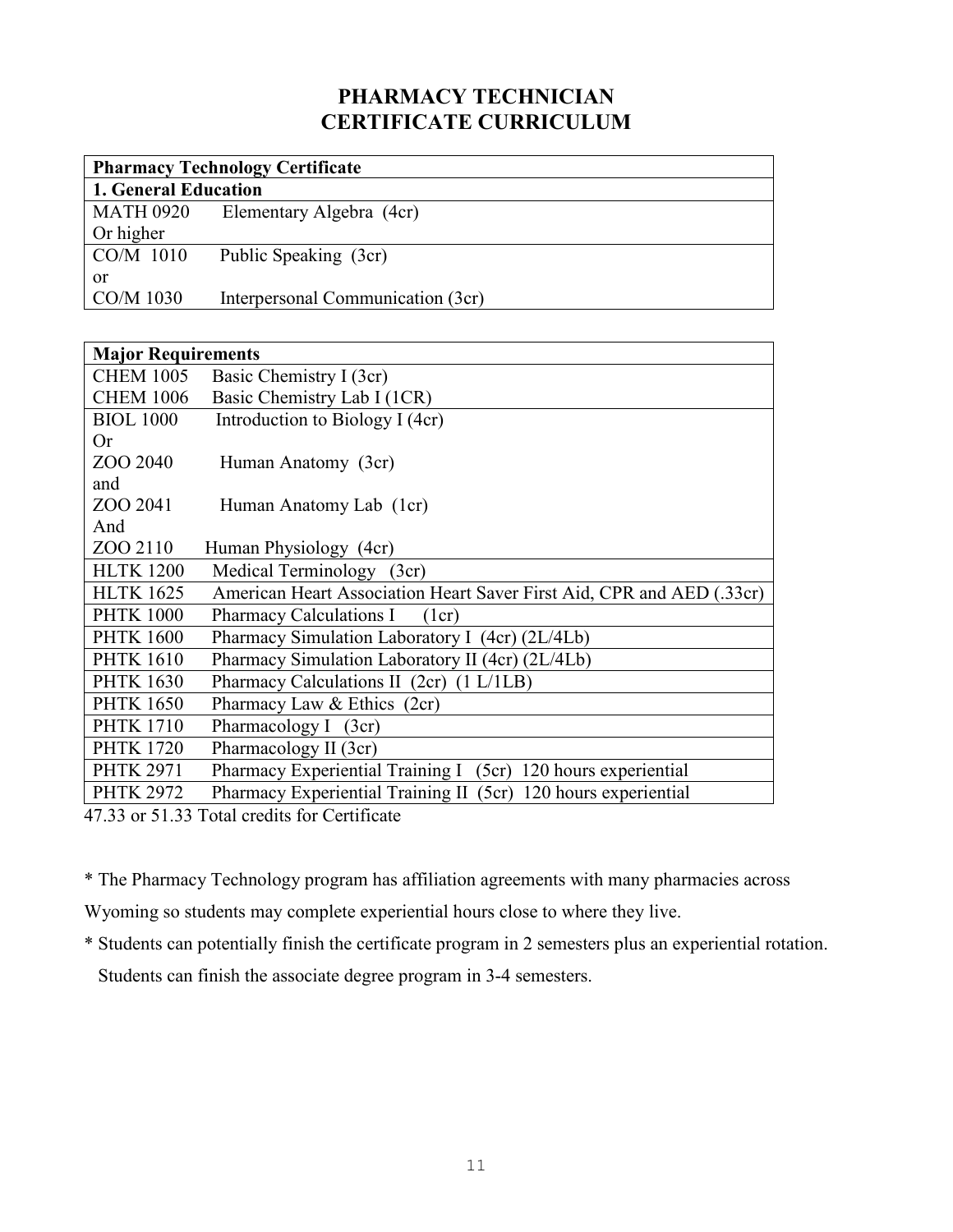## **REQUIREMENTS FOR WYOMING STATE LICENSURE TECH-IN-TRAINING LICENSE**

When applicant has received the acceptance packet from the program director, the student must apply for a tech-in-training license through the Wyoming Board of Pharmacy. The fee is \$65. Permit is valid for 2 years from the date of issuance. The information and application needed to apply will be included in your acceptance packet for the program.

## **LEGAL RESTRICTIONS**

The Wyoming Board of Pharmacy requires national certification and licensure to practice as a pharmacy technician. All applicants will be required to obtain a Pharmacy Technician-In-Training license prior to class participation in the program.

A pharmacy technician or pharmacy technician-in-training shall:

- (a) Be at least 18 years of age.
- (b) Have no felony or gross misdemeanor conviction relating to controlled substances within thirty-six (36) months of the date of application.
- (c) Have no history of drug abuse or provide satisfactory evidence of rehabilitation.
- (d) Hold a high school diploma or its equivalent.
- (e) Have completed requirements for registration as determined by the Board.
- (f) Wear a name badge with the appropriate designation "Pharmacy Technician" or a "Pharmacy Technician-In-Training" at all times when in or near the pharmacy area.
- (g) Identify themselves as a "Pharmacy Technician" or a "Pharmacy Technician-In-Training" in all telephone conversations while on duty in the pharmacy.

## **IMMUNIZATIONS**

Students must provide proof of MMR/Hepatitis B/Varicella immunizations and a PPD skin test. Student must have a flu shot before starting the first experiential rotation. This can be submitted after the student registers for the first PHTK course but must be before the first day of the pharmacy experiential training I course.

## **CONFIDENTIALITY POLICY**

Students are expected to maintain client, family and peer confidentiality in every setting. A confidentiality statement will be signed by the student and kept in their file. All clinical sites may require the student to sign site-specific confidentiality statements.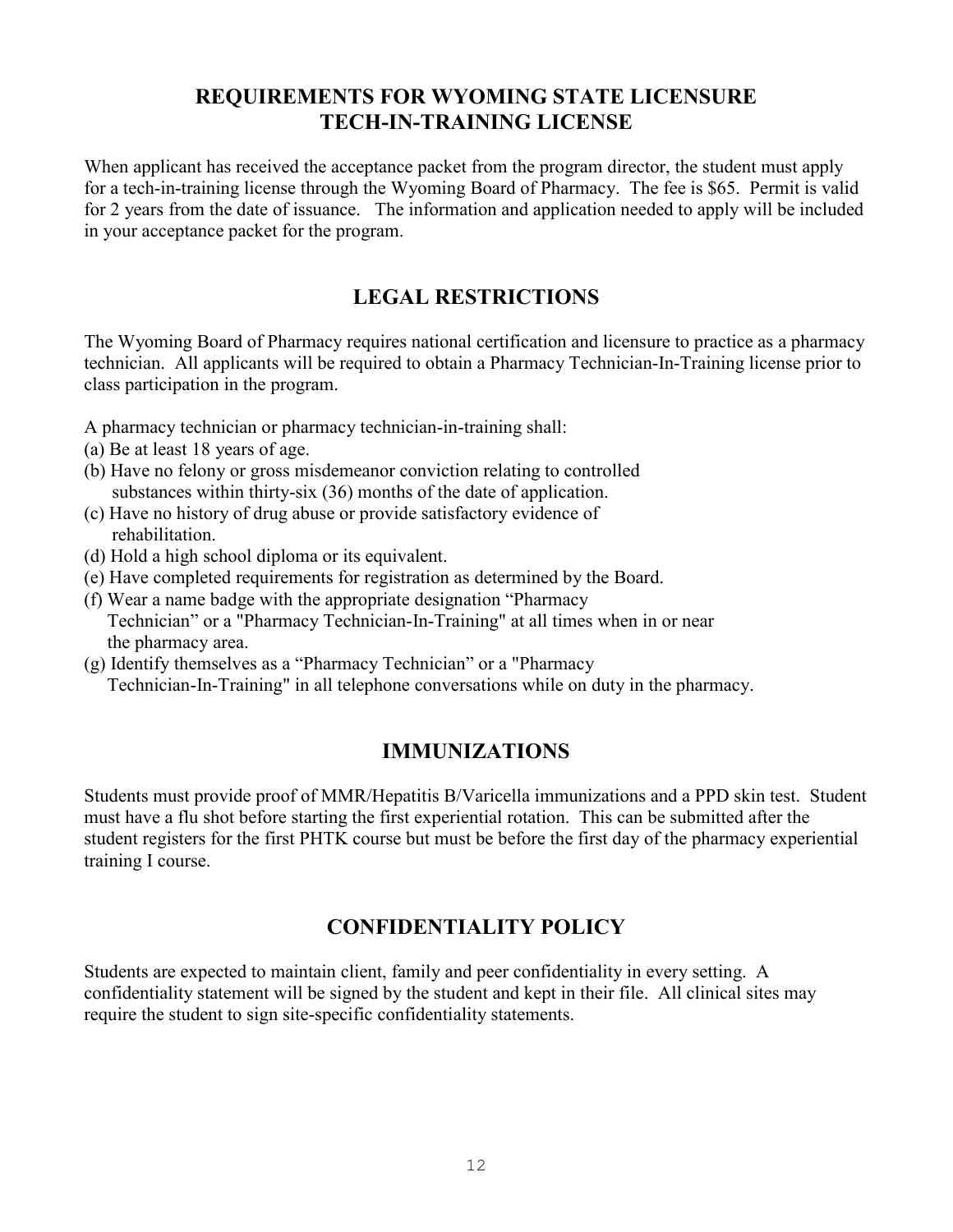#### **Social Media Policy Statement**

Prohibited Recording Device Use, Social Networking Participation, and Public Disclosures of Care To ensure compliance with both Federal and State patient confidentiality laws, while also maintaining a professional working relationship with our clinical and/or field sites, students are not allowed to utilize photographic, video, audio, or other recording devices (including cell phones) during the course of their instruction or participation in the program unless specifically permitted by instructional staff and affected parties, or as allowed by law. The use of such recording devices is strictly prohibited during all clinical and/or field experiences.

Students are strictly prohibited from including or posting information pertaining to clinical and/or field experiences on social networking websites (such as Facebook, MySpace, or Twitter) or any other type of internet, computer, or technology-based social networking site, electronic bulletin board, blog, wiki, listserv, or equivalent media outlet.

Public scrutiny, criticism, or disclosure of patient care delivered by clinical and/or field site staff/personnel is strictly prohibited, unless such disclosure is required or protected by law. Such disclosures include those made via social networking sites, as well as other traditional means of communication. If a student witnesses care issues at a specific site, such concerns should be directed to their instructor.

A breach of any of these provisions could lead to an immediate dismissal from Casper College's Pharmacy Technology program.

## **PROSPECTS FOR EMPLOYMENT**

[Good job opportunities](http://www.bls.gov/oco/oco20016.htm) are expected for full-time and part-time work, especially for pharmacy technicians with formal training or previous experience. Job openings for pharmacy technicians will result from employment growth and from the need to replace workers who transfer to other occupations or leave the labor force. In the state of Wyoming and in the Casper community we have maintained a very high placement rate for all students graduating from the Casper College Pharmacy Technology program.

Employment of pharmacy technicians is projected to grow 9 percent from 2014 to 2024, faster than the average for all occupations. Increased demand for prescription medications will lead to more demand for pharmaceutical services.

As cost-conscious insurers begin to use pharmacies as patient-care centers, pharmacy technicians will assume responsibility for some of the more routine tasks previously performed by pharmacists. There are many new roles that pharmacy technicians are involved in.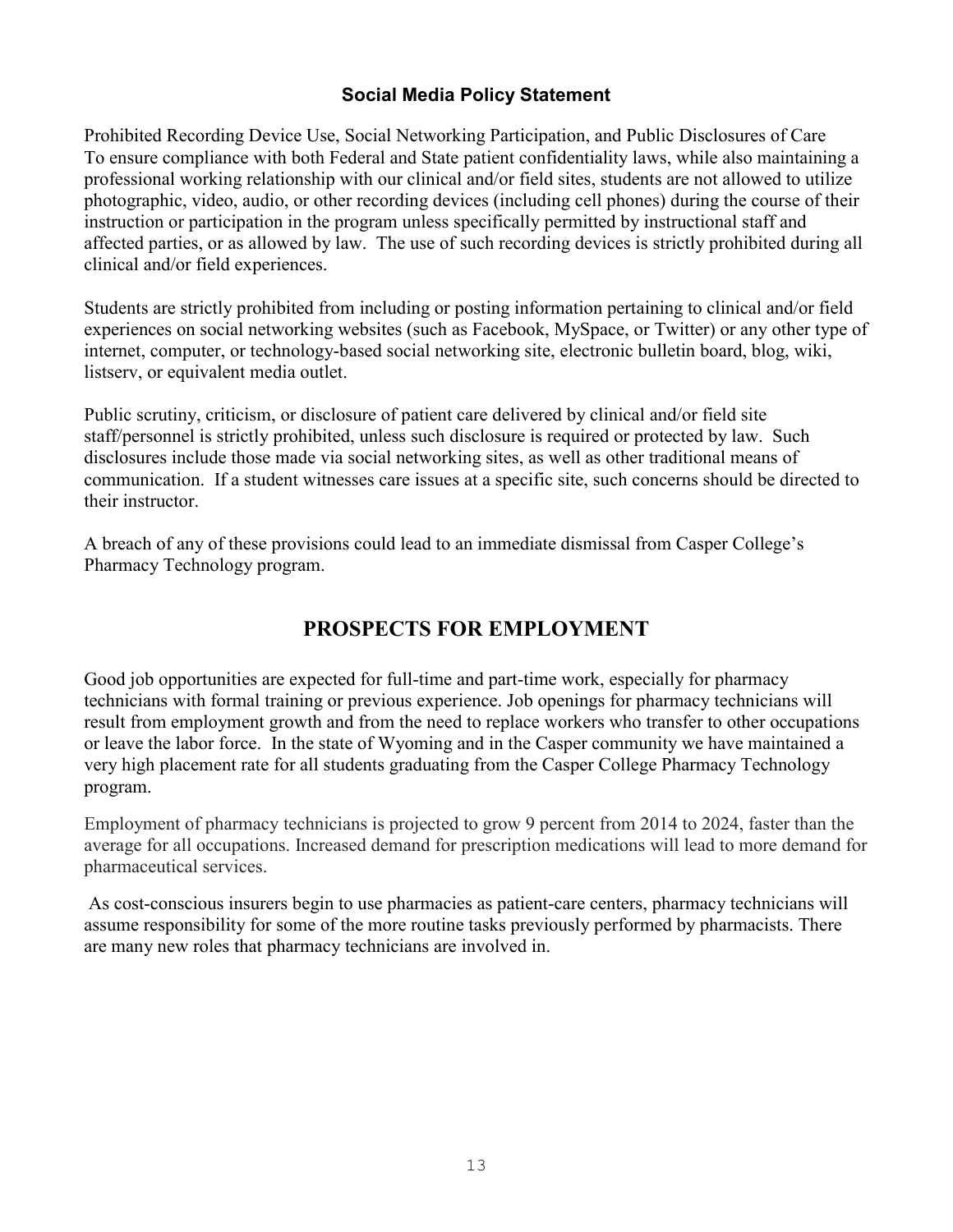#### **SALARY EXPECTATIONS\***

In Wyoming, the median expected salary is \$24,000 to \$45,000 depending on pharmacy setting and experience.

Median hourly wages of wage and salary entry-level pharmacy technicians in May 2016 were \$14.62. The middle 50 percent earned between \$11.91 and \$17.92. The lowest 10 percent earned less than \$10.07, and the highest 10 percent earned more than \$21.65:

| General medical and surgical hospitals | \$17.58 |
|----------------------------------------|---------|
| Grocery stores                         | 14.07   |
| Pharmacies and drug stores             | 14.86   |

Certified technicians may earn more. Shift differentials for working evenings or weekends also can increase earnings. Some technicians belong to unions representing hospital or grocery store workers.

**Suggested citation:** Bureau of Labor Statistics, U.S. Department of Labor, Pharmacy Technicians, on the Internet at **http://www.bls.gov/oes/current/oes292052.htm** (visited February 2017).

## **PHARMACY TECHNOLOGY EDUCATION CASPER COLLEGE ESTIMATED EXPENSES**

The following expenses are estimated for the pharmacy technology program:

|           | Tuition*(Wyoming Residents)                    |               | \$4248 (certificate) |
|-----------|------------------------------------------------|---------------|----------------------|
|           |                                                |               | $$5664$ (degree)     |
|           | Books (pharmacy technology program only)       |               | \$500-1000           |
|           |                                                | Program Total | \$4748-\$6664        |
|           | Other Expenses:                                |               |                      |
|           | Scrubs                                         |               | $$25-40$             |
| $\bullet$ | Background check & Drug Test                   |               | \$170                |
| $\bullet$ | Technician-in-Training license application fee |               | \$65                 |
|           | Cap and gown fee                               |               | \$35                 |
|           | National Certification exam fee                |               | \$129                |
|           | Fingerprinting for licensing                   |               | $$5-7$               |
|           | Wyoming technician license fee                 |               | \$100                |

Casper College provides at no expense to students liability (malpractice) insurance while pharmacy technology students are engaged in their experiential training activities. As stated in the catalog, students are responsible for their own transportation and its related expense.